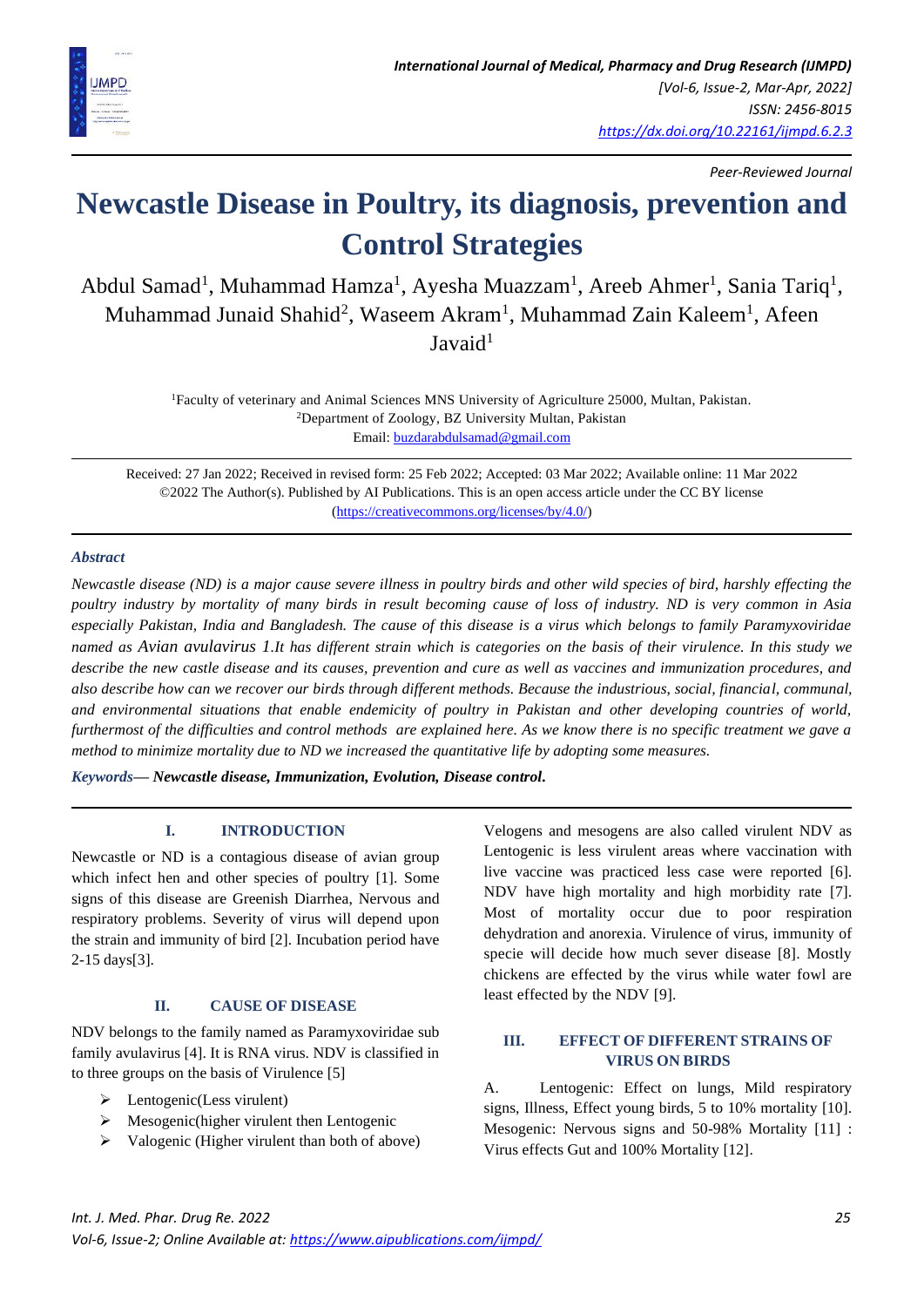## **IV. SPREADING OF DISEASE**

ND commonly effect Asia, Africa, and some countries of North and South America [13]. Some other countries as USA and Canada, there is no strains of ND as they control ND by destroying those birds which are effected by the New castle disease virus [14]. Commonly Pigeon and other imported birds are commonly effected by NDV and they would be also source of spreading Velogenic and mesogenic [15]. Some birds like water fowl are infected by low virulence. If bird is infected with low virulent strain of virus it will minimize the production of bird [16]. Virus can be transmitted through air, nasal discharges, and feces of poultry birds [17]. Virus can be transmitted in egg so it would be vertically transmitted disease as virus may also present in the egg which is laid by the chicken and after hatching it would affect young chicken [18]. NDV can transmitted in chicken by food and water which are contaminated by the virus as disease is contagious so it may transfer through birds to birds [19]. Feces of infected bird is also the source of the virus. Movement of contaminated persons in the shed may cause spreading of NDV in the shed [20].

# **V. CLINICAL SIGNS**

Watery discharge from eyes, Conjunctivitis, Cough and rales, Sneezing, Gasping, Low egg production, Change in egg color and shape, Greenish diarrhea, Paralysis of leg and wings later droopy wings and lameness, Higher rate of Mortality and morbidity, Swelling of Head and torticollis neck and spasms [21,22,23].

#### **LESIONS:**

Prominent lesion are usually seen in valogenic Newcastle disease [24]. Pinpoint hemorrhages on proventriculus gland [25]. Egg like hemorrhage are usually seen.Conjusted Lungs, Hemorrhage on cecal gland, Ovaries Testes Kidneys are badly effected [26].

# **VI. MATERIAL AND METHODS**

#### **HOW TO FIND OUT DISEASE**

Hemoglutination test [27], Postmortem PCR, Virus can be isolated by Cloacal Swab and then can be tested [28]

## *A. Control:-*

In this research we will tell you have we can control the prevalence of New castle disease as above detail show that new castle disease is very dangerous which may also cause high mortality rate [29,30]. So we can control the spreading of new castle disease by adapting following measures There two methods to control the disease

Vaccination and Biosecurity Management [31]

## *B. Vaccination*

Vaccination of ND through live vaccine should be done as it will prevent the ND [32]. There would two dose must in order to provide immunity to the bid [33].

# *BIOSECURITY MANAGEMENTS*

- $\triangleright$  We should follow the strict rule for bio security.
- $\triangleright$  No one from outside should enter in the shed.
- $\triangleright$  Use sanitized equipment.
- ➢ Always use one time needle and sanitized needle while doing vaccine.
- ➢ Disinfectant should use.

## **VII. METHOD**

 The study was collected in farm situated at Navab Pur Multan. In this study we use three methods in order to control ND. We made three groups of chicks

*Group A* We rear 30 chicks Supporting Therapy done

*Group B* We rear 30 chicks only use multi vitamins.

*Group C* We rear 30 chicks Flushing, Multivitamins and Supporting therapy



*Fig. 1 Recovered chicks from ND*

## **VIII. RESULT**

**In Group A** only 3 chicks remain alive after 14 days **In Group B** 7 chicks remain Alive after 14 days **IN group C** 13 chicks remain Alive after 14 days

# **IX. CONCLUSION**

By adopting above mentioned technique we can minimize the mortality rate and by following control measures we can save our flock from ND.

## **ACKNOWLEDGEMENT**

All Authors acknowledge the effort done by Abdul Samad Undergraduate student of Faculty of veterinary and Animal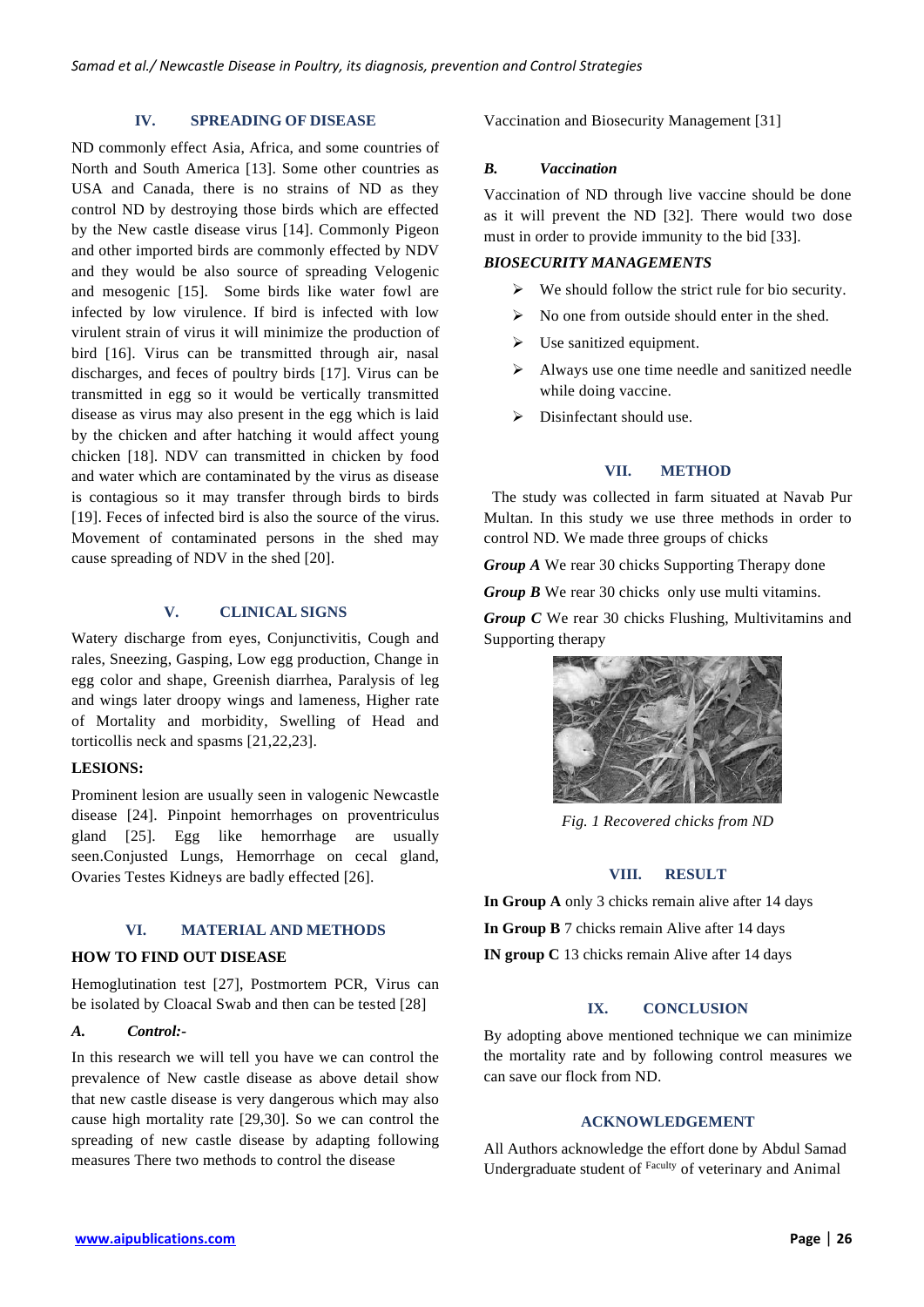Sciences MNS University of Agriculture 25000, Multan, Pakistan

#### **REFERENCES**

- [1] Sá E, Silva M, Susta L, Moresco K, Swayne DE. Vaccination of chickens decreased Newcastle disease virus contamination in eggs. *Avian Pathology.* 2016;45:38–45. doi: 10.1080/03079457.2015.1112876.
- [2] Rue CA, Susta L, Cornax I, Brown CC, Kapczynski DR, Suarez DL, King DJ, Miller PJ, Afonso CL. Virulent Newcastle disease virus elicits a strong innate immune response in chickens. *Journal of General Virology.* 2011;92:931–9. doi: 10.1099/vir.0.025486-0.
- [3] Rehmani SF, Wajid A, Bibi T, Nazir B, Mukhtar N, Hussain A, Lone NA, Yaqub T, Afonso CL. Presence of virulent Newcastle disease virus in vaccinated chickens in farms in Pakistan. *Journal of Clinical Microbiology.* 2015;53:1715– 1718. doi: 10.1128/JCM.02818-14.
- [4] Rauw F, Gardin Y, Palya V, Anbari S, Lemaire S, Boschmans M, van den Berg T, Lambrecht B. Improved vaccination against Newcastle disease by an in ovo recombinant HVT-ND combined with an adjuvanted live vaccine at day-old. *Vaccine.* 2010;28:823–833. doi: 10.1016/j.vaccine.2009.10.049.
- [5] Rao MS, Raj GD, Manohar BM. An in vitro and in vivo evaluation of the virulence of Newcastle disease virus and vaccines for the chicken reproductive tract. *Avian Pathology.* 2002;31:507–13.

doi: 10.1080/0307945021000005888.

- [6] Perozo F, Merino R, Afonso CL, Villegas P, Calderon N. Biological and phylogenetic characterization of virulent Newcastle disease virus circulating in Mexico. *Avian Diseases.* 2008;52:472–479. doi: 10.1637/8276-022908- Reg.1. ]
- [7] Perozo F, Marcano R, Afonso CL. Biological and phylogenetic characterization of genotype VII Newcastle disease virus from Venezuela: efficacy of field vaccination. *Journal* of Clinical *Microbiology.* 2012;50:1204–1208. doi: 10.1128/JCM.06506-11. [
- [8] Pedersen JC, Senne DA, Woolcock PR, Kinde H, King DJ, Wise MG, Panigrahy B, Seal BS. Phylogenetic relationship among virulent Newcastle disease virus isolates from the 2002-2003 outbreak in California and other recent outbreaks in North America. *Journal of Clinical Microbiology.* 2004;42:2329–2334. doi: 10.1128/JCM.42.5.2329-2334.2004.
- [9] Park J, Kim M, Na G, Jeon I, Kwon YK, Kim JH, Youn H, Koo Y. Glucocorticoids modulate NF-κB-dependent gene expression by up-regulating FKBP51 expression in Newcastle disease virus-infected chikens. *Journal of Molecular and Cellular Endocrinology.* 2007;278:7–17. doi: 10.1016/j.mce.2007.08.002.
- [10] Pandarangga P, Brown CC, Miller PJ, Haddas R, Rehmani SF, Afonso CL, Susta L. Pathogenesis of new strains of Newcastle disease virus from Israel and Pakistan. *Veterinary*

*Pathology.* 2016;53:792–796. doi: 10.1177/0300985815622972.

- [11] Palya V, Kiss I, Tatar-Kis T, Mato T, Felfoldi B, Gardin Y. Advancement in vaccination against Newcastle disease: recombinant HVT NDV provides high clinical protection and reduces challenge virus shedding with the absence of vaccine reactions. *Avian Diseases.* 2012;56:282–287. doi: 10.1637/9935-091511-Reg.1.
- [12] OIE (2006). World Animal Health Information Database (WAHIS Interface)-Version 1. World Organisation for Animal Health (OIE). Newcastle disease virus. Jan 2006 - Dec 2006, Brasil. Accessed 7 March 2019
- [13]Cardenas Garcia S, Navarro Lopez R, Morales R, Olvera MA, Marquez MA, Merino R, Miller PJ, Afonso CL. Molecular epidemiology of Newcastle disease in Mexico and the potential spillover of viruses from poultry into wild bird species. *Applied and Environmental Microbiology.* 2013;79:4985–4992. doi: 10.1128/AEM.00993-13.
- [14]Bwala DG, Fasina FO, Van Wyk A, Duncan NM. Effects of vaccination with lentogenic vaccine and challenge with virulent Newcastle disease virus (NDV) on egg production in commercial and SPF chickens. *International Journal Poultry Science.* 2011;10:98–105. doi: 10.3923/ijps.2011.98.105.
- [15]Brown, J.A., Gongora, V., Hartley, D., Oura, C., 2018. A review of eight high-priority, economically important viral pathogens of poultry within the Caribbean region. Veterinary Science. 5, 14. 10.3390/vetsci5010014
- [16] Bertran K, Susta L, Miller PJ. Avian influenza virus and Newcastle disease virus. In: Hester P, editor. *Egg innovation and strategies for improvement.* Oxford: Academic Press, New York; 2017. pp. 547–560.
- [17] Berhane Y, Hisanaga T, Xu W, Mosos Campos NA, Kehler H, Calderón Parra CP, Pasick J. Characterization of Colombian serotype 1 avian paramyxoviruses, 2008- 2010. *Virus Genes.* 2017;53:584–592. doi: 10.1007/s11262- 017-1461-z.
- [18] Bell, J.G., 2001. A comparison of the different vaccine available for the control of Newcastle disease in village chickens. In: Alders, R.G. and Spradbrow, P.B. ed., PR103, SADC Planning Workshop on Newcastledisease control in village chickens. Proceedings of an International Workshop, Maputo, Mozambique, 6-9March, 2000. ACIAR Proceedings No. 103, 56–60.
- [19]Ayala AJ, Dimitrov KM, Becker CR, Goraichuk IV, Arns CW, Bolotin VI, Ferreira HL, Gerilovych AP, Goujgoulova GV, Martini MC, Muzyka DV, Orsi MA, Scagion GP, Silva RK, Solodiankin OS, Stegniy BT, Miller PJ, Afonso CL. Presence of vaccine-derived Newcastle disease viruses in wild birds. *PLoS One.* 2016;11(9):e0162484. doi: 10.1371/journal.pone.0162484.
- [20]Miller PJ, Koch G. Newcastle disease. In: Swayne DE, Glisson JR, McDougald LR, Nolan LK, Suarez DL, Nair V, editors. Diseases of Poultry. 13th ed. Hoboken, NJ: Wiley-Blackwell (2013). p. 89–113.